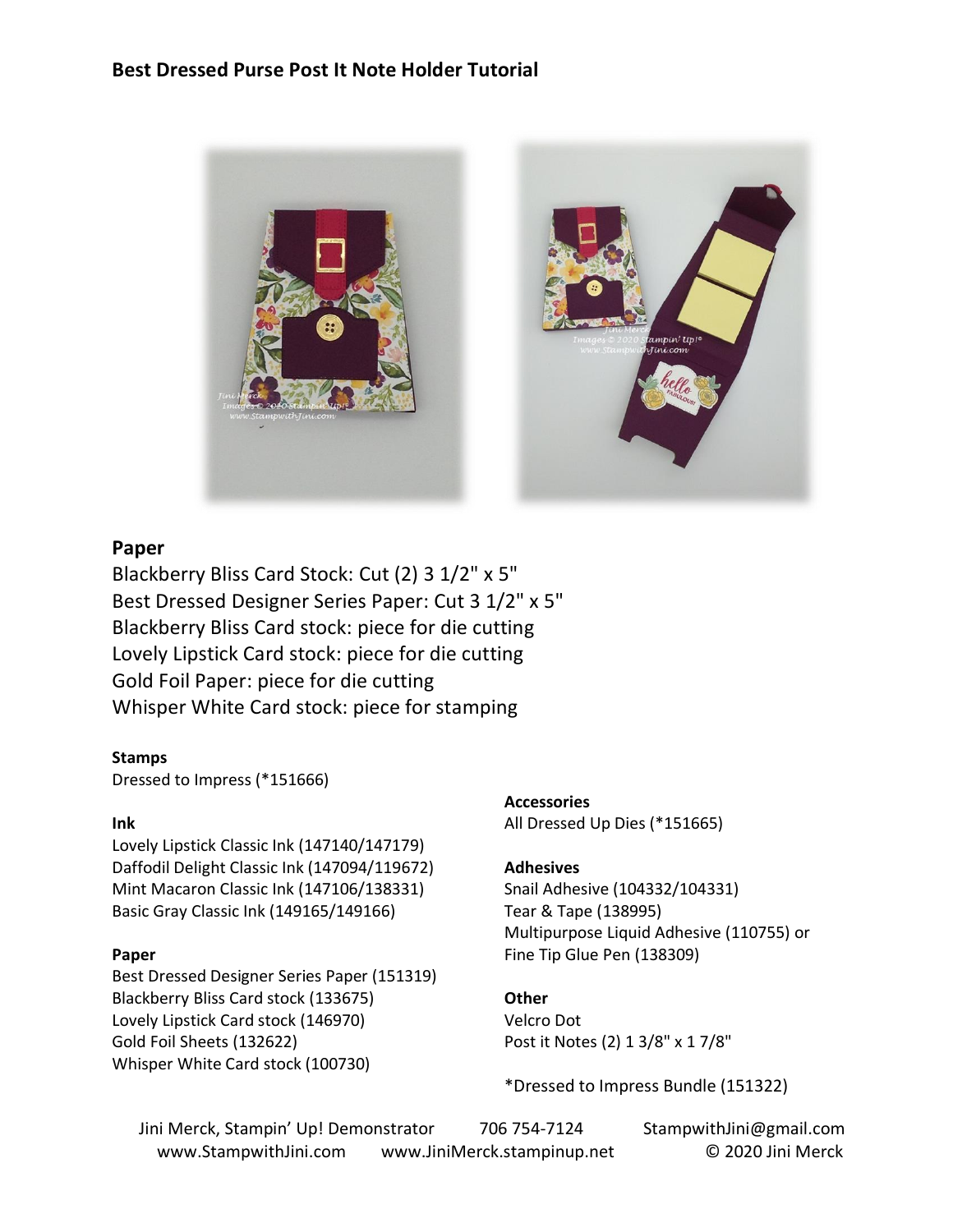## **Best Dressed Purse Post It Note Holder Tutorial**

YouTube Video Link: https://youtu.be/gfHa6wfcDqw

## Assembly:

- 1. Cut out 2 of the purse's pieces using the Blackberry Bliss Card stock.
- 2. Cut out a label using the Blackberry Card stock and the coordinating Stitched Nested Label Die.
- 3. Then cut one of the purse pieces using Best Dressed Designer Series paper with your purse Die.
- 4. Cut a strap piece and label shape using your Lovely Lipstick Card stock and dies.
- 5. Using Gold Foil Sheets cut out a small button using the button die and 1 buckle using the buckle dies.
- 6. Trim the sides off of the 3 purse pieces.
- 7. Using the score board score the purse piece at  $\frac{1}{2}$ " along the bottom flap.
- 8. Take the Nested Label shape (and place the point), score at the 1 $\frac{3}{4}$ " and 2  $\frac{1}{4}$ " marks.
- 9. Take your paper snips and cut the corners off of the  $\frac{1}{2}$ " section of the Blackberry purse to create tapered edge.
- 10. Fold the purse pieces on all the score lines.
- 11. Cut the bottom flap off the second Blackberry purse piece.
- 12. Add your Tear & Tape adhesive along the ½" section of the purse edge.
- 13. Adhere the section onto the second purse piece as shown in the video to create your basic "purse" shape.
- 14. Trim off the bottom section of the Best Dressed Designer Series Paper purse piece and adhere the to the purse front.
- 15. Stamp your sentiment onto the Whisper White card stock using Lovely Lipstick Classic Ink.
- 16. Stamp the 2 different flowers using the Basic Gray Classic Ink on to the Whisper White Card stock.
- 17. Stamp the flowers using the splotches and the Daffodil Delight Classic Ink.
- 18. Then stamp the leaves using the splotches and the Mint Macaron Classic Ink.
- 19. Cut out the sentiment using the coordinating label die and the flowers using the coordinating flower dies.